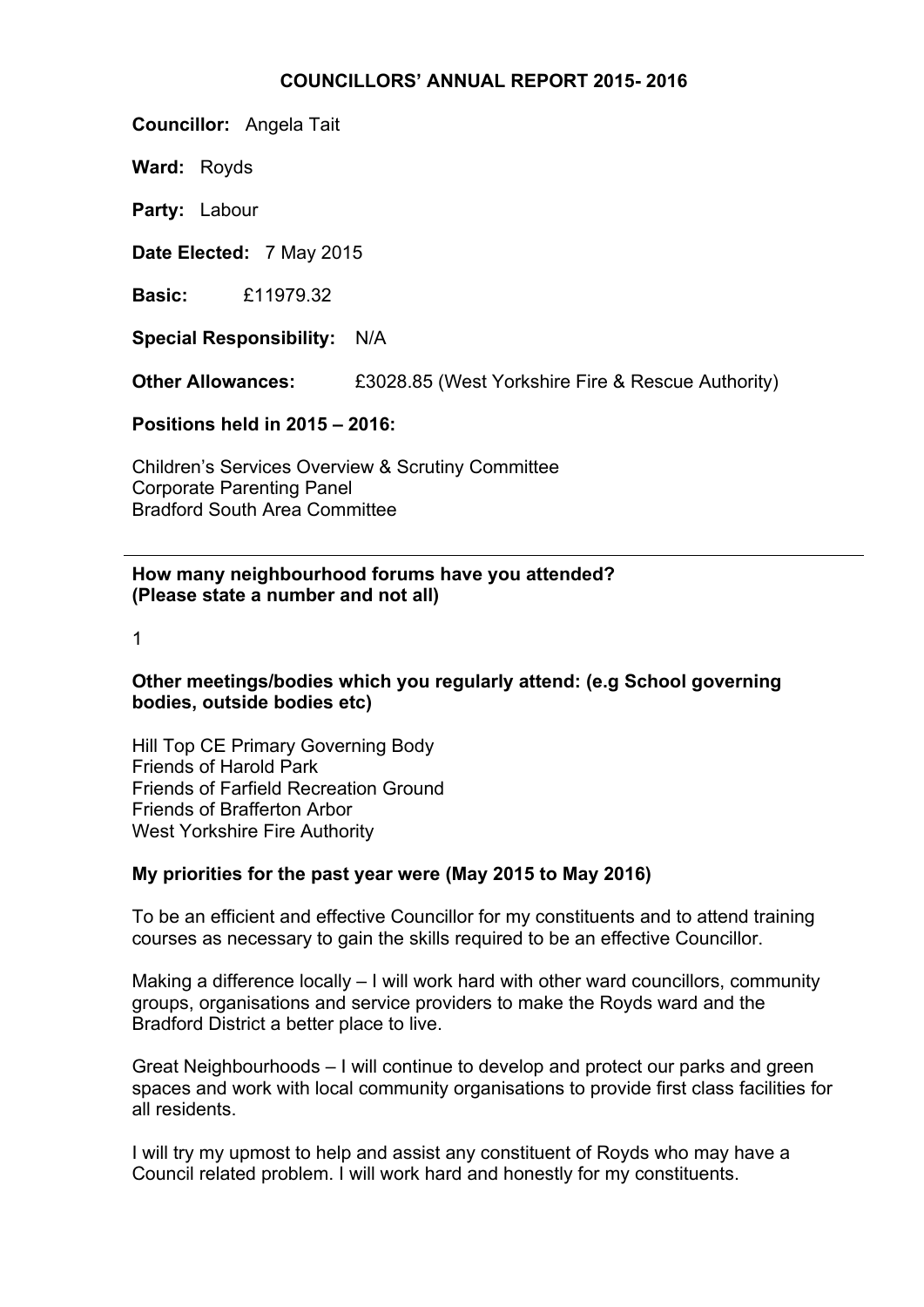### **My priorities for the coming year (May 2016 to May 2017) are: (Please list or describe your priorities or targets as a Councillor for the coming year)**

To be an efficient and effective Councillor for my constituents and to attend training courses as necessary to gain the skills required to be an effective Councillor.

Making a difference locally – I will work hard with other ward councillors, community groups, organisations and service providers to make the Royds ward and the Bradford District a better place to live. I would also like to work towards making Royds a Dementia Friendly Ward.

Great Neighbourhoods – I will continue to develop and protect our parks and green spaces and work with local community organisations to provide first class facilities for all residents.

I will try my upmost to help and assist any constituent of Royds who may have a Council related problem. I will work hard and honestly for my constituents.

### **What I have achieved in the past year (May 2015 to May 2016) (Please list or describe some of your activities as a Councillor and what you see as your key achievements)**

I have attended a good amount of training/awareness courses to help provide me with information I need to be a good, effective Councillor.

I have made good links with many groups within the local community.

I am responsive to my constituents and have made a positive difference to many.

### . **What training sessions, seminars, briefings and conferences have you attended to develop your skills and gain knowledge that has helped you to serve the people of the district? (Please list them).**

Council Induction Juggling the Ropes IT/website training Awareness of child abuse and neglect Chair skills Councillors as facilitators Councillors as community leaders CSE showcase Working with your mobile Dementia Awareness Code of Conduct update Information protection People Can drop in session On the line – on line grooming and radicalisation, safeguarding awareness